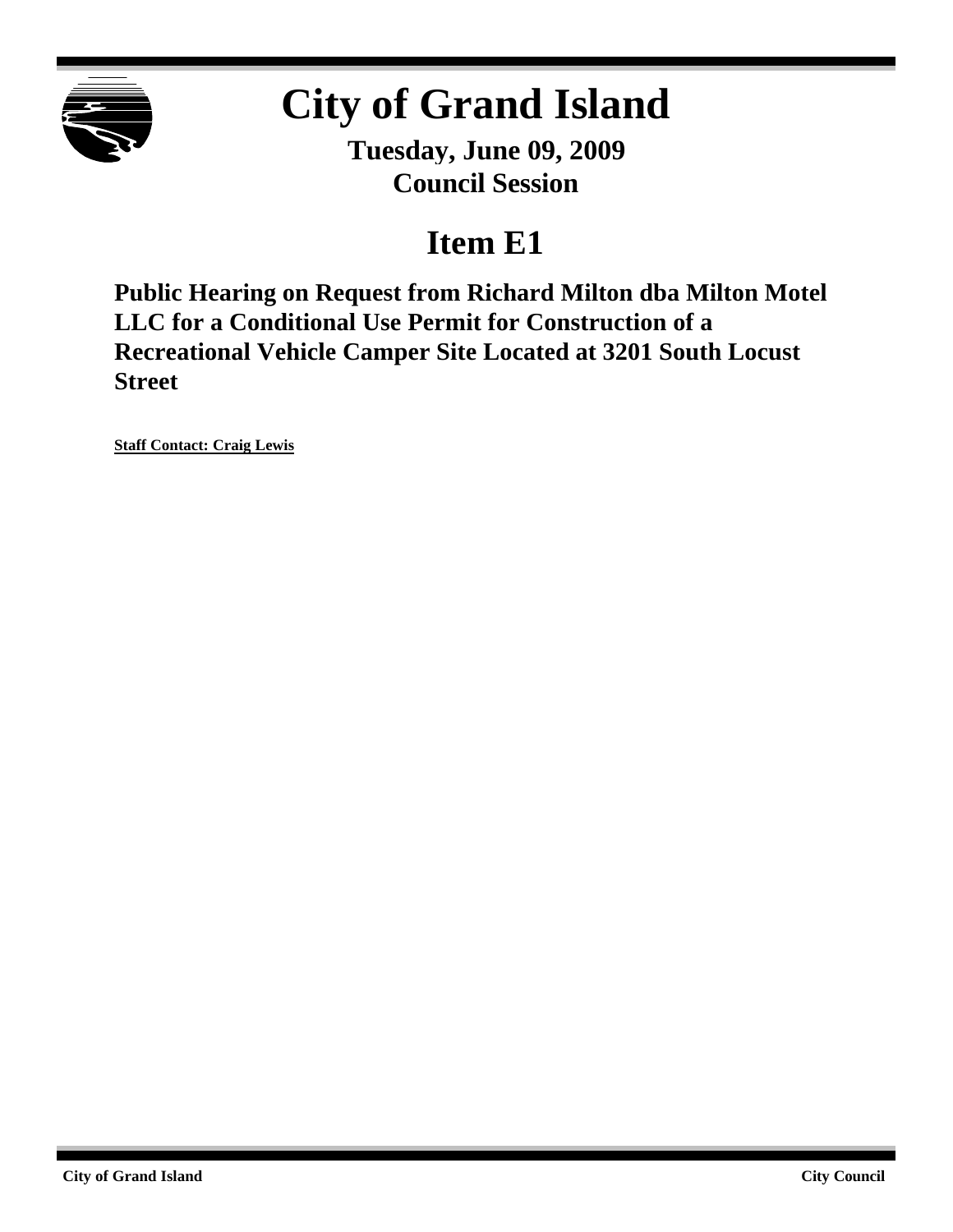# **Council Agenda Memo**

| From:           | Craig A. Lewis, Building Department Director                                                                                                                                                      |
|-----------------|---------------------------------------------------------------------------------------------------------------------------------------------------------------------------------------------------|
| <b>Meeting:</b> | June 9, 2009                                                                                                                                                                                      |
| Subject:        | Request of Richard Milton from Milton Motel LLC for<br>Approval of a Conditional Use Permit to Allow for the<br>Construction of a Recreational Vehicle Camper Site at<br>3201 South Locust Street |
| Item $\#$ 's:   | $E-1 & 4E$ H-1                                                                                                                                                                                    |
| $Presenter(s):$ | Craig Lewis, Building Department Director                                                                                                                                                         |

#### **Background**

This is a request for approval to allow for the construction of a recreational vehicle camper site at 3201 South Locust Street. The current zoning classification of the site is B-2-A/C, a general business zone with an arterial commercial overlay zone, which requires campground to come before the City Council and receive approval in the form of a conditional use permit.

#### **Discussion**

The City code provides for campgrounds with the following conditions specified in the code; 36-69 (B) 2. (a). Developer shall submit a diagram of the proposed camp ground including a plot plan of the pads, landscaping plan, utility plan and interior street plan with the application for a conditional use permit.

 (b). A minimum of one toilet and one lavatory for each sex shall be provided for the exclusive use of the park occupants. An additional toilet and lavatory for each sex shall be provided for each fifteen (15) sites or fraction thereof.

 ( c ). All RV pads shall be provided with a landscape buffer yard as identified in the landscaping section of this code.

(d). Pads shall not be accessible from any public way.

Additionally section 36-6 Definitions, require, Recreational Vehicle Pads: a space for parking a recreational vehicle within a campground or other allowed place consisting of no less than 800 square feet with a minimum width of 12 feet. Improvements included within the pad space include 1 hard surfaced improved parking space of not less than 180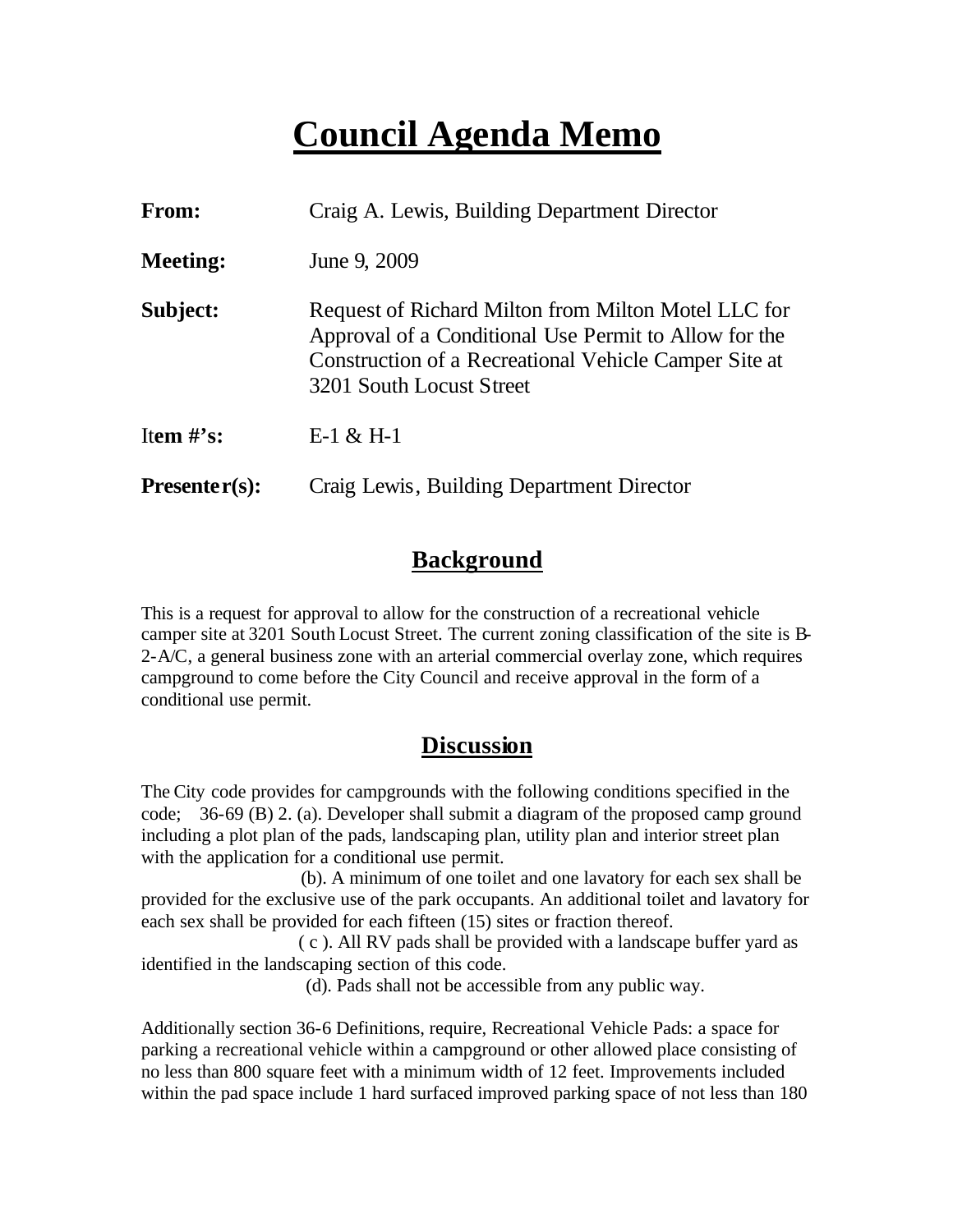square feet (20x9 or 18x10) and 2 hard surfaced improved parallel tire pads of not less than 2.5 feet by 24 feet.

The application has been submitted with drawings attached to show the concepts for the design of a camper site. The drawings are not of sufficient detail for construction but do provide a picture of the proposal and some of the basic requirements.

Additional conditions suggested for this proposal would be:

 1). All interior roads and streets shall be improved to the design standards as identified in section 36-96(G), permanent, dust-free like asphalt, concrete or paving brick.

 2). Annual inspection shall be conducted by the Building Department to check compliance with City Codes, conditions imposed, and adopted building, plumbing, electrical, and fire codes.

 3). A 90 day time limit on the maximum allowable stay shall be imposed on all recreational vehicles and campers in the camp ground. No RV shall be allowed to remain longer than a 90 day consecutive period.

 4). The size of any propane tank or other fuel container shall be limited to original equipment supplied by the manufacture, no additional or external tanks shall be permitted.

 5). No skirting of any kind shall be allowed to be utilized with any recreational vehicle or camper within the camp grounds.

#### **Alternatives**

It appears that the Council has the following alternatives concerning the issue at hand. The Council may:

- 1. Approve the request with the proposed conditions, finding that the proposed application is and will continue to be in conformance with the purpose of the zoning regulations.
- 2. Disapprove or /Deny the request, finding that the proposed application does not conform to the purpose of the zoning regulations.
- 3. Approve the request with additional or revised conditions and a finding of fact.
- 4. Refer the matter to a special committee for a determination of a finding of fact.

#### **Recommendation**

Approve the application for a conditional use permit for a camper site with the conditions as listed above and presented at the City council meeting, in concept and allow for the continue development of plans for construction finding that the proposed use and application promotes the health, safety, and general welfare of the community, protect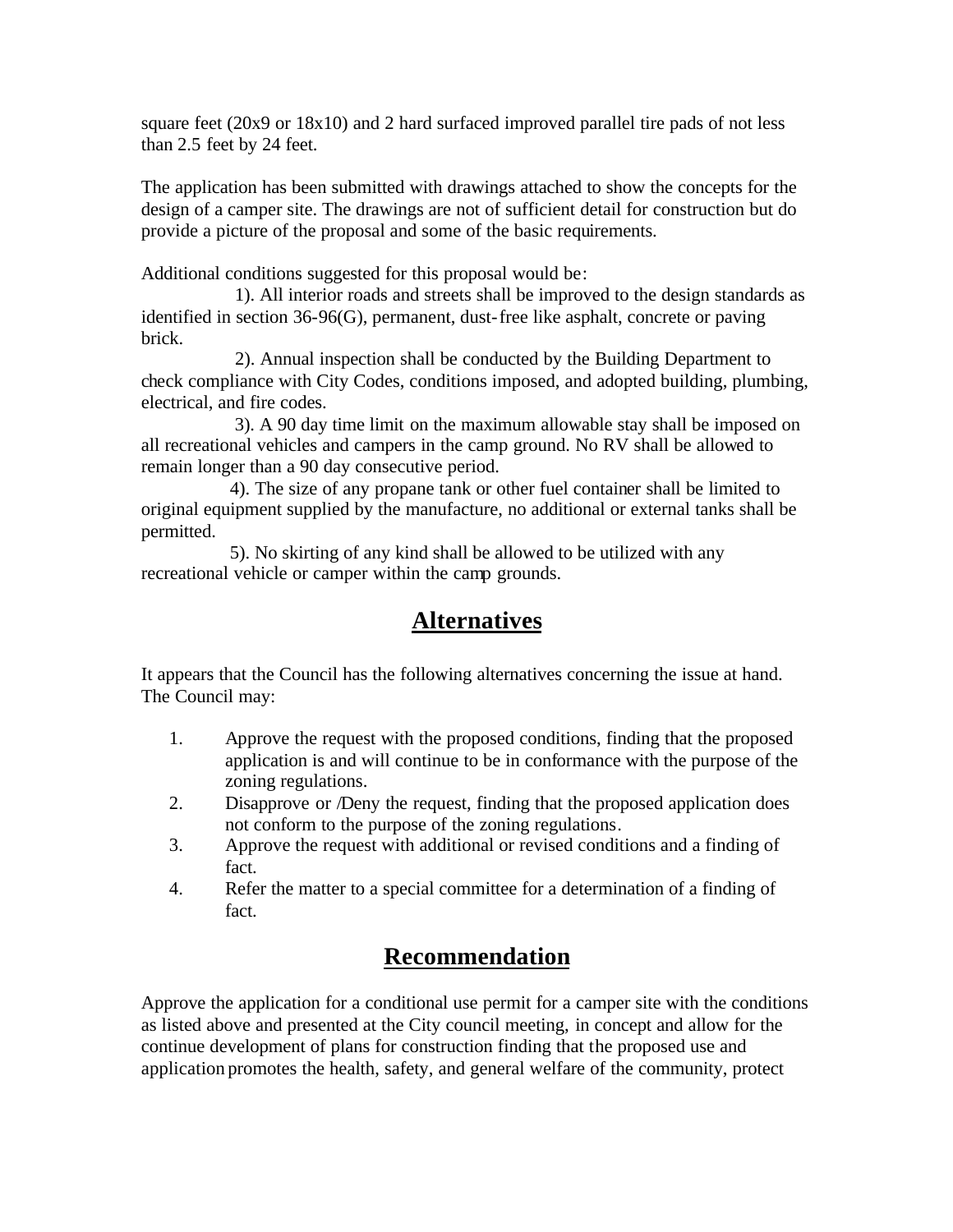property against blight and depreciation, and is generally harmonious with the surrounding neighborhood.

### **Sample Motion**

Move to approve the request for a conditional use permit to allow for the construction and operation of a campground as identified in the City code with the conditions identified in the staff memorandum and presented at the City Council meeting and finding that the application conforms to the purpose of the zoning regulations.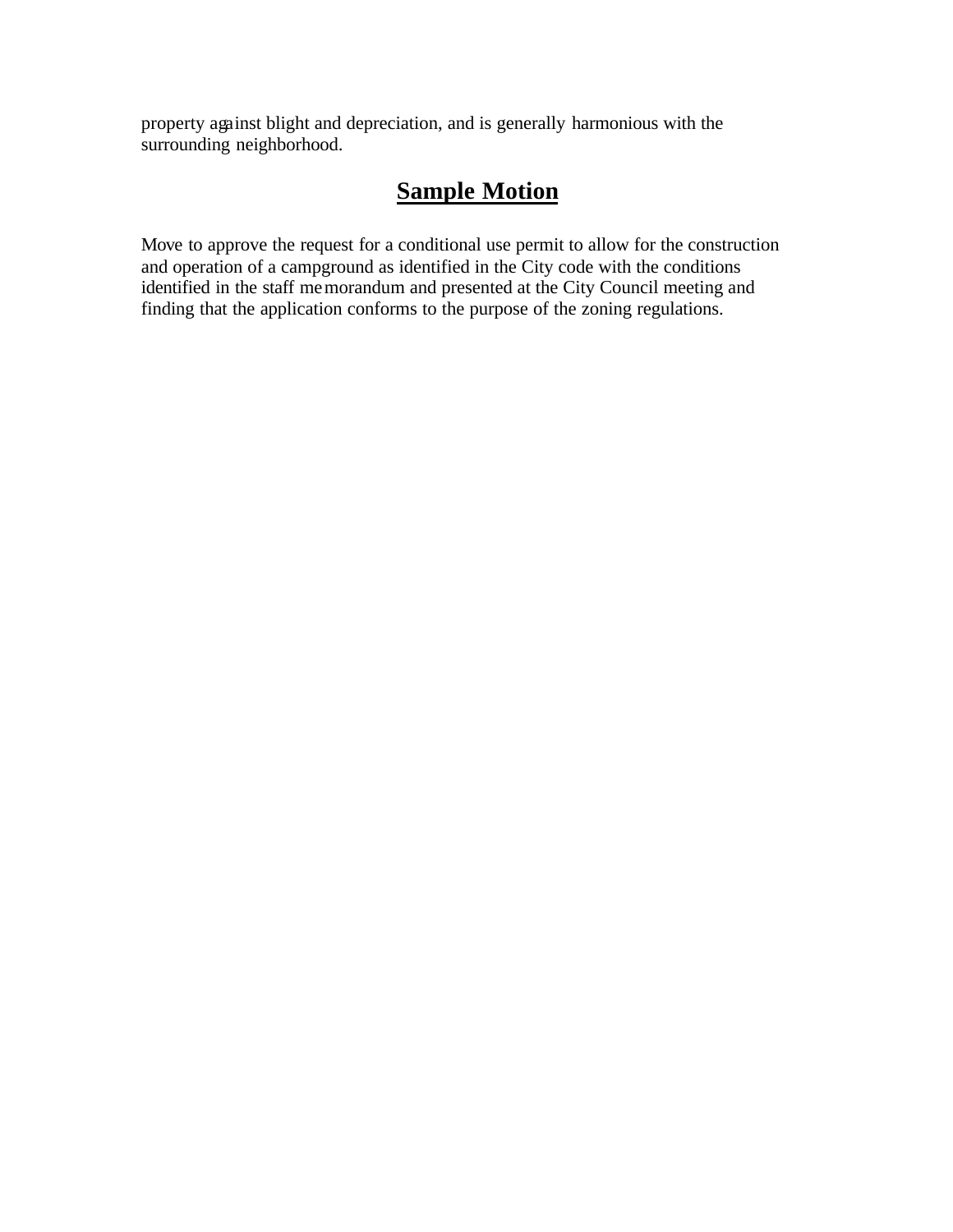

Non-Refundable Fee: \$200.00 Return by: Council Action on:  $3-10-09$ 

pc.

RU PART

NONE

GEU PARK

Milton MotolLLC

 $3201$  J. Locust

BZ = AC overlay

Notime Fram

Loy I VAROSdall subdivision

Building, Legal, Utilities

Planning, Public Works

### **Conditional Use Permit Application**

- 1. The specific use/construction requested is:
- The owner(s) of the described property is/are: 2.
- The legal description of the property is: 3.
- The address of the property is:  $\overline{4}$ .
- The zoning classification of the property is: 5.
- Existing improvements on the property is: 6.
- The duration of the proposed use is: 7.
- Plans for construction of permanent facility is: 8.
- 9. The character of the immediate neighborhood is:
- $\langle \mathcal{M} \rangle$   $\langle \mathcal{M} \rangle$   $\langle \mathcal{M} \rangle$   $\langle \mathcal{M} \rangle$   $\langle \mathcal{M} \rangle$   $\langle \mathcal{M} \rangle$   $\langle \mathcal{M} \rangle$   $\langle \mathcal{M} \rangle$   $\langle \mathcal{M} \rangle$   $\langle \mathcal{M} \rangle$   $\langle \mathcal{M} \rangle$   $\langle \mathcal{M} \rangle$   $\langle \mathcal{M} \rangle$   $\langle \mathcal{M} \rangle$   $\langle \mathcal{M} \rangle$   $\langle \mathcal{M} \rangle$   $\langle \mathcal{M} \rangle$  property upon which the Conditional Use Permit is requested.

11. Explanation of request: Provider & Nerded TRV PAUK For Gunned

I/We do hereby certify that the above statements are true and correct and this application is signed as an acknowledgement of that fact.

 $\frac{2}{\frac{960^2}{2}}$ 

 $383 - 7575$ 

State

Please Note: Delays May Occur if Application is Incomplete or Inaccurate.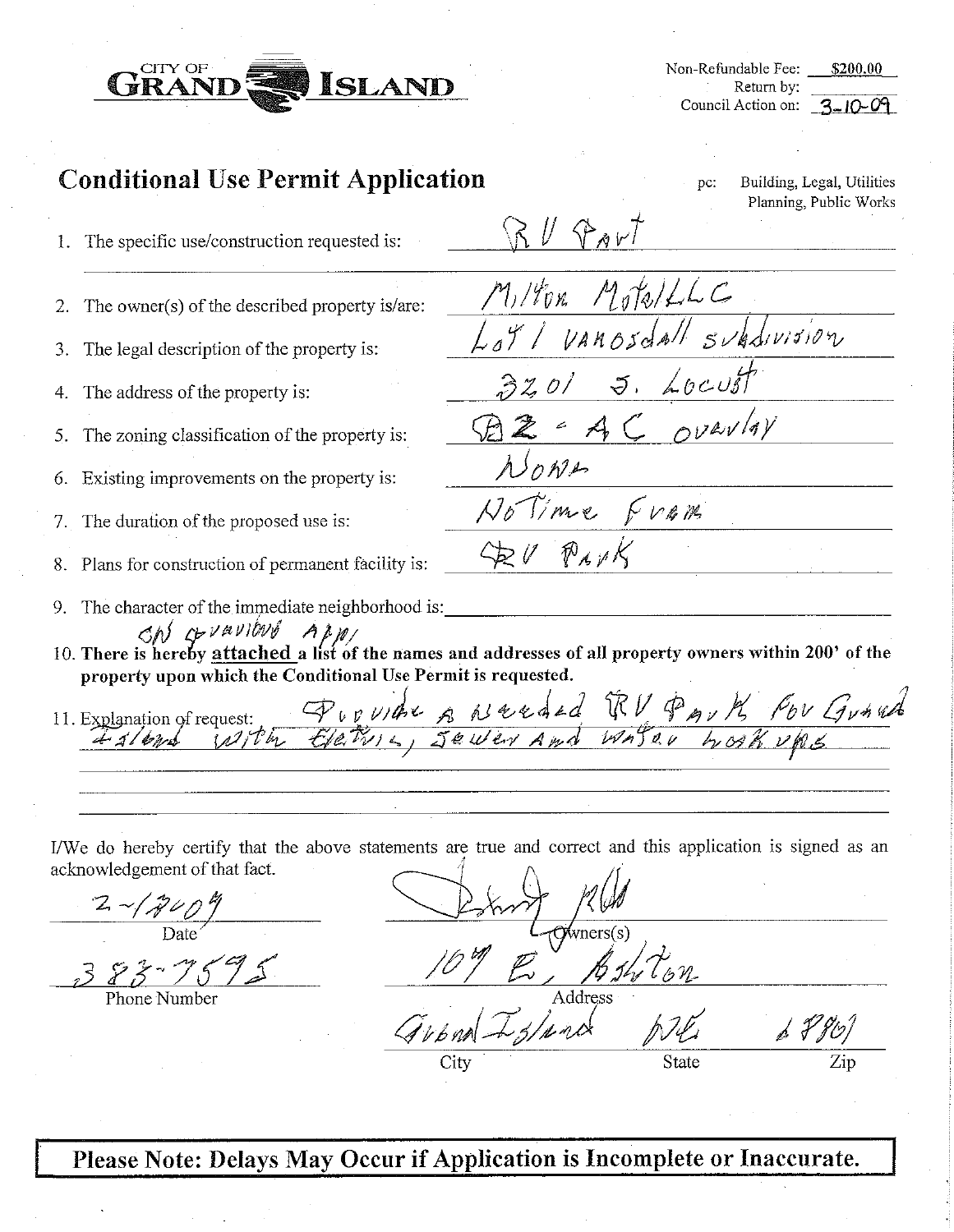

PLaT ALAN

 $\vert \cdot \vert \cdot \vert$  ( )  $\vert \cdot \vert$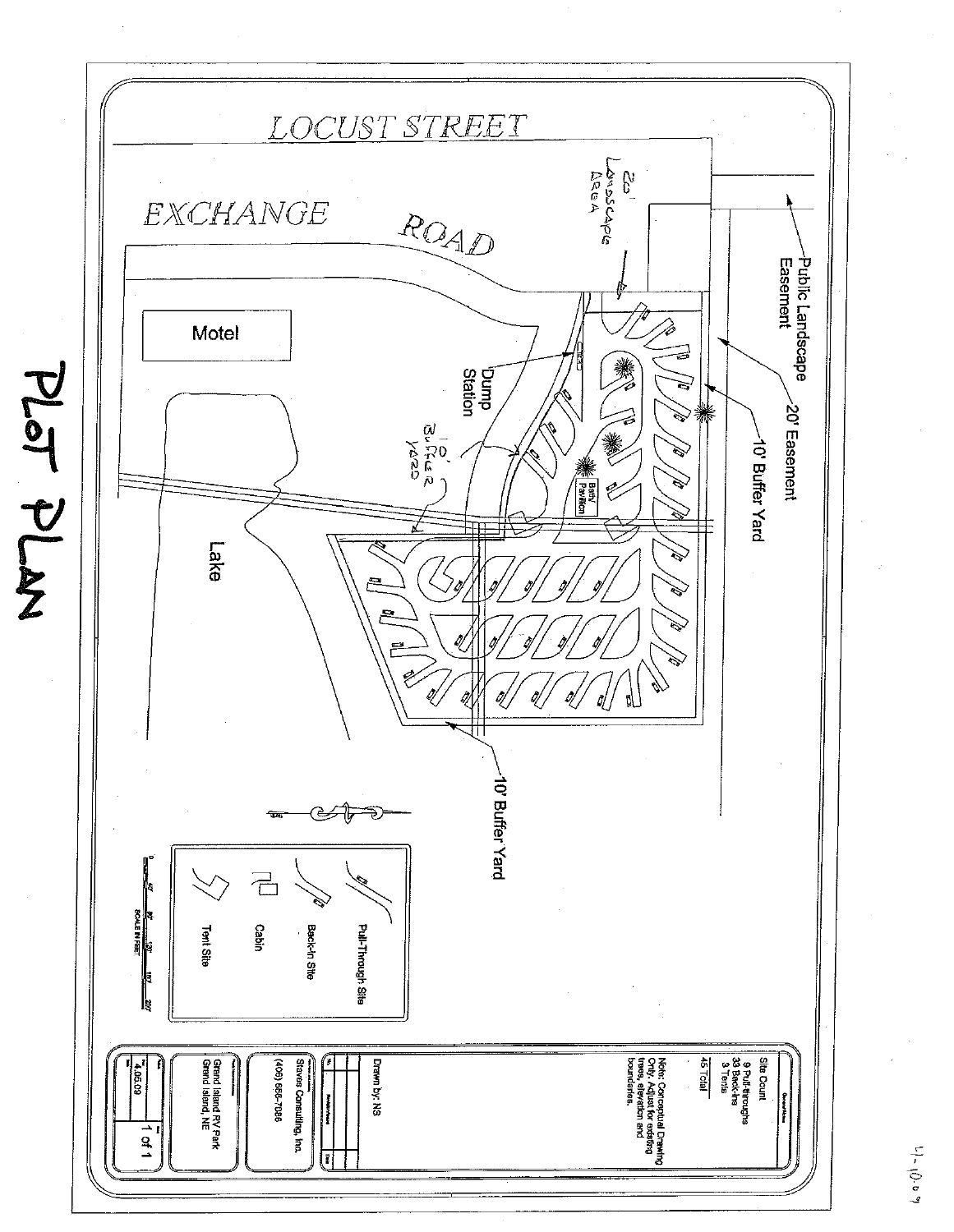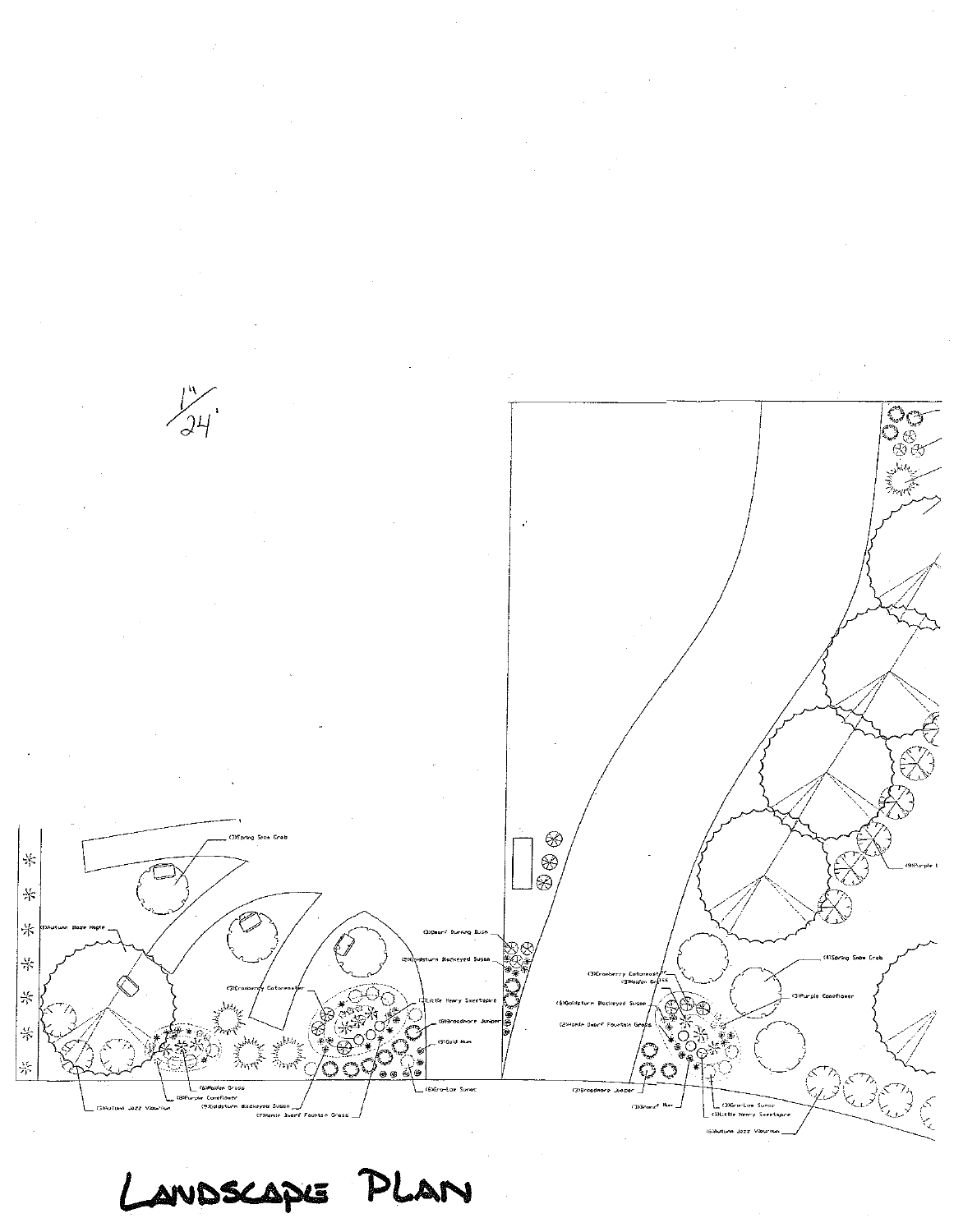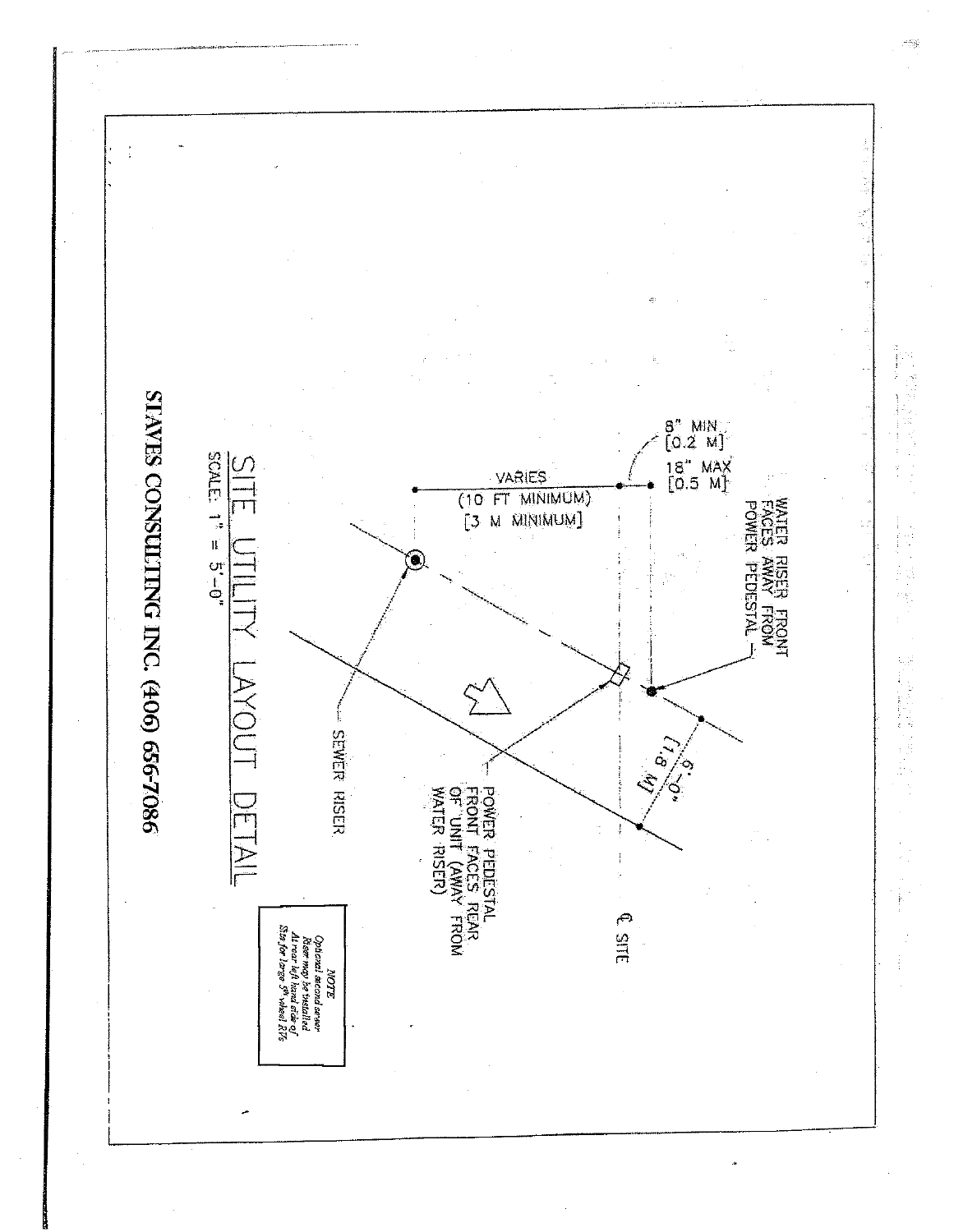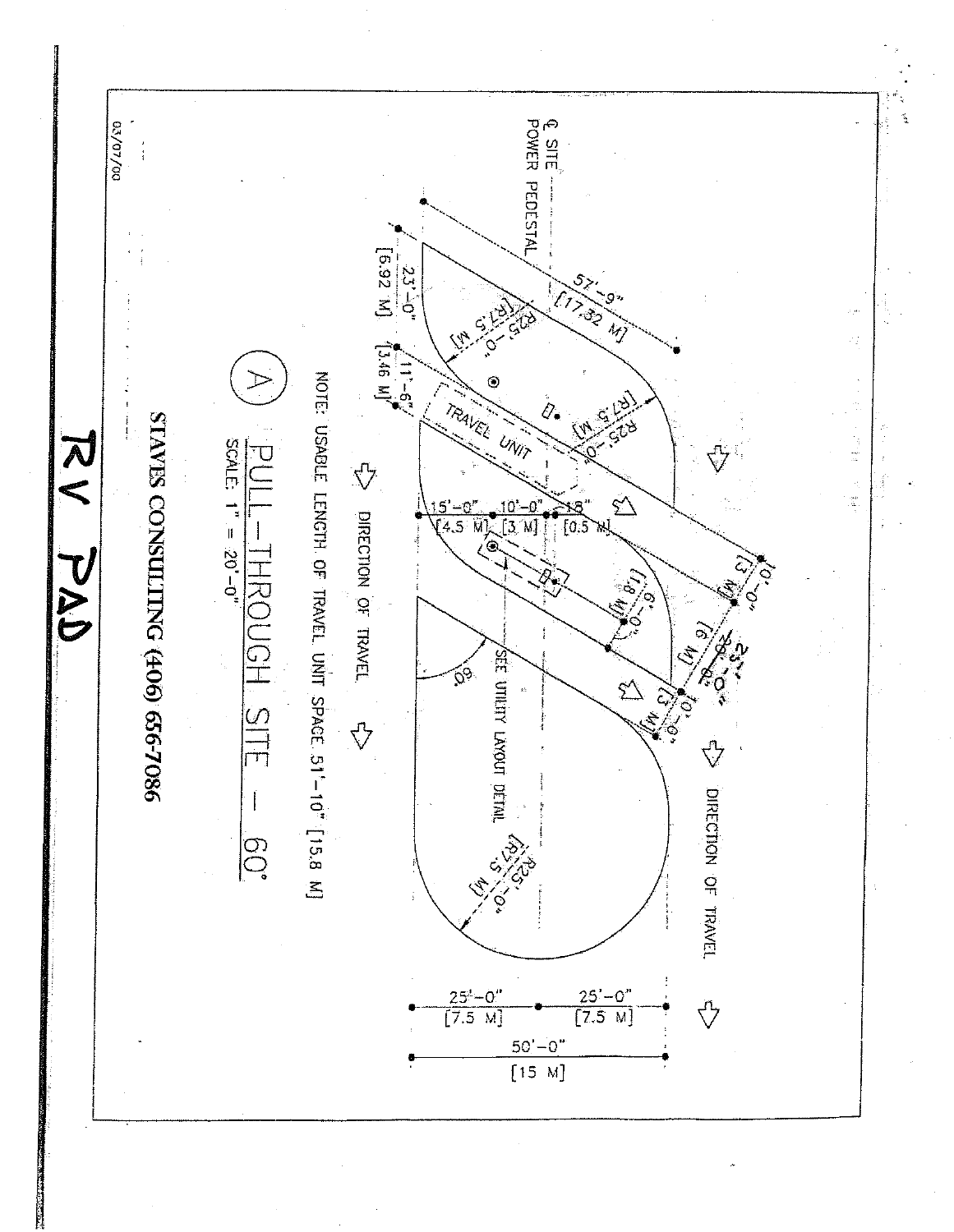